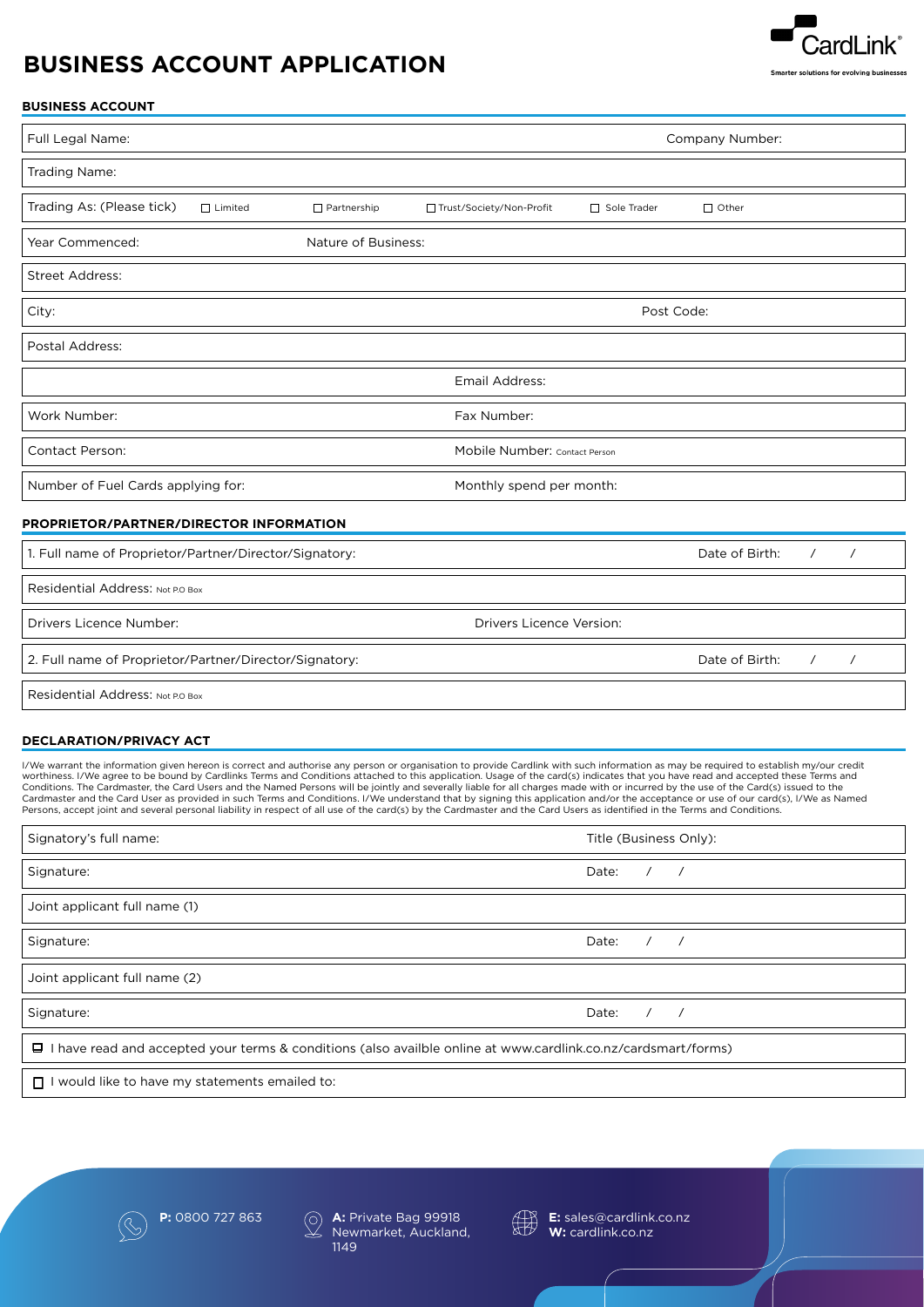# **DIRECT DEBIT FORM**

| Cardlink Account Number:                                                                             |                                                   |                                      |  |  |
|------------------------------------------------------------------------------------------------------|---------------------------------------------------|--------------------------------------|--|--|
| <b>NAME ON BANK ACCOUNT</b>                                                                          |                                                   |                                      |  |  |
|                                                                                                      |                                                   | Authority to accept<br>Direct Debits |  |  |
|                                                                                                      | (not to operate as an assignment or an agreement) |                                      |  |  |
| CUSTOMER (ACCEPTOR) TO COMPLETE BANK/BRANCH NUMBER, ACCOUNT NUMBER & SUFFIX OF ACCOUNT TO BE DEBITED |                                                   |                                      |  |  |
|                                                                                                      |                                                   |                                      |  |  |
|                                                                                                      |                                                   |                                      |  |  |
| <b>BANK</b><br><b>BRANCH</b>                                                                         | <b>ACCOUNT NUMBER</b>                             | <b>SUFFIX</b>                        |  |  |
| PLEASE ATTACH ENCODED (DEPOSIT) SLIP TO ENSURE YOUR NUMBER IS LOADED CORRECTLY                       |                                                   |                                      |  |  |
| TO: THE MANAGER (PLEASE PRINT FULL POSTAL ADDRESS CLEARLY FOR WINDOW ENVELOPE)                       |                                                   |                                      |  |  |

| Bank/Branch: | <b>Authorisation Code</b> |
|--------------|---------------------------|
| Address:     | 3<br>$\circ$<br>∽<br>b    |
| Town/City:   | Date:                     |

I / We authorise you until further notice in writing to debit my/our account with all amounts which Cardlink Systems Limited, Private Bag 99918, Newmarket, Auckland the registered initiator of the above Authorisation Code, may initiate by Direct Debit. I/We acknowledge and accept that the bank accepts this Authority only upon the conditions listed on this form.

Authorised Signatures (s) X

# **INFORMATION TO APPEAR ON MY/OUR BANK STATEMENT (TO BE COMPLETED BY THE INITIATOR)**

| PAYER PARTICULARS                     | PAYER CODE                     | PAYER REFERENCE | <b>BANK STAMP</b> |
|---------------------------------------|--------------------------------|-----------------|-------------------|
| C<br>N<br>R<br>K<br>Α                 |                                |                 |                   |
| FOR BANK USE ONLY<br>APPROVED<br>0117 | DATE RECEIVED:<br>RECORDED BY: | CHECKED BY:     |                   |
| 09/13                                 |                                |                 |                   |

# **CONDITIONS OF THIS AUTHORITY TO ACCEPT DIRECT DEBITS:**

## **1. The Initiator:**

(a) Will not initiate a direct debit on my/our account unless authorisation is received from me/us in accordance with the terms and conditions agreed between me/us and the Initiator of each amount to be debited from my/our account.

(b) Has agreed to send notice of the net amount of each Direct Debit and the due date of debiting after receiving authorisation from me/us under clause 1 (a) but no later than the date the Direct Debit will be initiated. This notice must be provided in writing (including by electronic means and SMS where the customer has provided prior written consent (including by electronic means including SMS) to communicate electronically).

The notice will include the following message:- "The amount \$………, was directly debited to your Bank account on (initiating date)."

(c) May, upon the relationship which gave rise to this Instruction being terminated, give notice to the Bank that no further Direct Debits are to be initiated under the Instruction. Upon reciept of such notice the Bank may terminate this Instruction as to future payments by notice in writing to me/us.

(d) May, upon receiving written notice (dated after the date of this Instruction) from a bank to which I/we have transferred my/our bank account, initiate Direct Debits in reliance of that written notice and this Instruction from the account identified in the written notice.

**2. The Customer may:** 

(a) At any time, terminate this Instruction as to future payments by giving notice of termination to the Bank and Initiator by the means agreed by the customer, Bank and Initiator. (b) Stop payment of any Direct Debit to be initiated under this Instruction by the Initiator by giving written notice to the Bank prior to the Direct Debit being paid by the Bank.

(c) Request the Bank to reverse any Direct Debits initiated by the Initiator under the Instructions by debiting the amount of the Direct Debits back to the Initiator through the Initiator's Bank where the Initiator cannot produce a copy of the Instructions and/or Confirmation to me/us that I/we are reasonably satisfied demonstrate that I/we have authorised my/our bank to accept Direct Debits from the Initiator against my/our account PROVIDED the request is made not more than 9 months from the date when the first Direct Debit was debited to my/ our account by the Initiator under the Instructions.

# **3. The Customer acknowledges that:**

(a) This Instruction will remain in full force and effect in respect of all Direct Debits passed to my/our account in good faith notwithstanding my/our death, bankruptcy or other revocation of this Instruction until actual notice of such event is received by the Bank. (b) In any event this Instruction is subject to any arrangement now or hereafter existing be-

tween me/us and the Bank in relation to my/our account. (c) Any dispute as to the correctness or validity of an amount debited to my/our account shall not be the concern of the Bank except in so far as the Direct Debit has not been paid in accordance with this Instruction. Any other disputes lies between me/us and the Initiator. (d) Where the Bank has used reasonable care and skill in acting in accordance with this Instruction, the Bank accepts no responsibility or liability in respect of:

- the accuracy of information about Direct Debits on Bank statements; and

- any variations between notices given by the Initiator and the amounts of Direct Debits. (e) The Bank is not responsible for, or under any liability in respect of the Initiator's failure to give notice in accordance with 1(a) nor for the non-receipt or late receipt of notice by me/ us for any reason whatsoever. In any such situation the dispute lies between me/us and the **Initiator** 

#### **4. The Bank may:**

In it's absolute discretion conclusively determine the order of priority of payment by it of any monies pursuant to this or any other Instruction, cheque or draft properly signed by me/us and given to or drawn on the Bank.

(b) At any time terminate this Instruction as to future payments by notice in writing to me/us. (c)Charge its current fees for this service in force from time-to-time.

*Last Updated April 2020 | JKS-373643-20-883-V1:js*

ardl ink





**P:** 0800 727 863 (a) **A:** Private Bag 99918 Newmarket, Auckland, 1149



**E:** sales@cardlink.co.nz **W:** cardlink.co.nz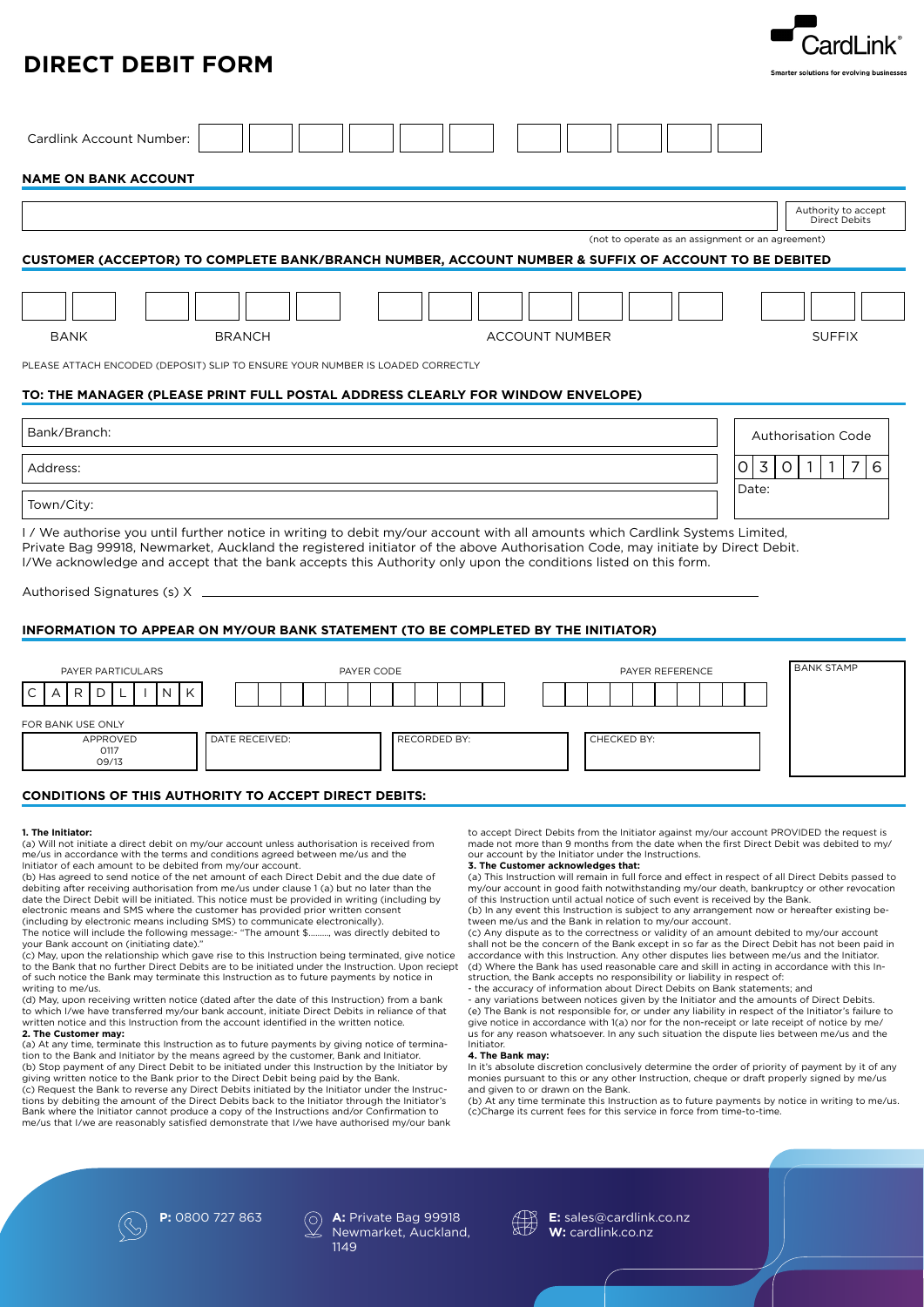# **CARDLINK TERMS & CONDITIONS**

# **Cards are issued by CardLink Systems Limited**

You should read these Terms and Conditions carefully. By accepting and/ or using the Card, or signing an application form for the Card, the Cardmaster agrees with CardLink Systems Ltd to be bound by these terms and conditions and any future amendments from time to time made in accordance with clause 2.

## **1. DEFINITIONS**

In these terms and conditions unless the context otherwise requires, the following expressions shall have the following meanings:

"Account" means the account opened by CardLink in the name of the Cardmaster in respect of which transactions are debited, and payments made by the Cardmaster are credited, in the operation of the account. "Application Form" means the application for an Account submitted to CardLink.

"Business Day" means a day on which trading banks are open for commercial business in Auckland, New Zealand.

"Card" means any card issued at the Cardmaster's request in respect of the Account, as agreed to by CardLink at the relevant time.

"CardLink" means CardLink Systems Ltd and its successors or assigns.

"Cardmaster" means a person, company, corporation, firm or association who or which, by applying for a Card, has entered into an agreement with CardLink by which the Cardmaster has a right to nominate Card Users. "Card User" means each person nominated by the Cardmaster to use a Card.

"Charge" means the amount incurred during the Charge Period by the Cardmaster and the Card User for the purchase of Supplies using the Card at the Supply Price, whether or not a Sales Voucher is actually completed or signed in connection with

such charge and includes the relevant Fee. "Charge Period" means the recurring period determined by CardLink at its discretion from time to time during which Charges may be incurred by the Cardmaster and the Card User.

"Credit Limit" means any limit imposed by CardLink from time to time on the value of Supplies which may be purchased using the Account or any Card during a Charge Period.

"Discount" means any discount or rebate, however described, offered or provided by CardLink to the Cardmaster from time to time in connection with any Charge.

"Fee" means such sum from time to time determined and charged by CardLink in connection with an Account and/or the Card including running costs and levies and those fees and charges posted on CardLink's website or otherwise notified to the Cardmaster from time to time.

"includes" and "including" mean including without limitation to the generality of the foregoing.

"Personal Identification Number" means any unique number or code assigned to the Card for security purposes. "Petroleum Products" means any motor spirit, diesel, fuel oil, kerosene, detergents

and solvents, lubricants (including all automotive and industrial lubricants and greases) provided (directly or indirectly) for sale or supply to the Cardmaster or the Card User.

"On-line Purchases" means internet purchases of Supplies by the Cardmaster or Card Users from the websites of Suppliers.

"Related Companies" has the meaning given to it in section 2(3) of the Companies Act 1993.

"Sales Voucher" means a voucher or receipt in the form from time to time provided by CardLink or a Supplier for use of the Card.

"Sales Voucher Purchases" means purchases of Supplies from Suppliers made by the Cardmaster or Card Users using Sales Vouchers.

"Special Conditions" means any terms and conditions relating to Cards, other than those specified in these terms and conditions, which CardLink and the Cardmaster have agreed to in writing.

"Statement" means the consolidated tax invoice produced by CardLink for each Charge Period that details all Charges owing to CardLink by the Cardmaster. "Supplier" means a person, company, corporation, firm or association appointed by CardLink to (directly or indirectly) provide or sell Supplies to the Cardmaster or the

Card User. "Supplies" means goods and services sold or supplied by a Supplier nominated by CardLink from time to time.

"Supply Price" means a price for the purchase of the Supplies as determined by CardLink (from time to time) by reference to a range of factors, including prevailing market conditions.

"Vehicle" means a vehicle or equipment in respect of which particulars have been notified to CardLink by the Cardmaster for use by a Card User or a vehicle or equipment hired by a Card User using the Card.

#### **2. CHANGES**

CardLink reserves the right to vary these terms and conditions (including the Fees, Discounts and Special Conditions) at any time either by notice in writing to the Cardmaster via post or email, or by publishing the new or amended terms and conditions (including Fees and Discounts) on its website at www.cardlink.co.nz. Any of these notices shall be deemed to be notice to the Cardmaster. Notice shall be deemed to have been received by the Cardmaster on the second Business Day after the day on which notice is posted to the last known address of the Cardmaster, or posted to the website or via email. The Cardmaster is bound by any such amendment unless all issued Cards are cut in half and returned to CardLink within 5 Business Days of receipt of the notice as set out above. Use of Card after the notice will be deemed to be acceptance of the new or amended terms and conditions (including Fees and Discounts).

#### **3. AUTHORISED CARD USER**

The Cardmaster shall notify CardLink of the name of each person authorised by the Cardmaster to use a Card, and if authorised only for a Vehicle, the registration details of that Vehicle by completing and returning an Application Form to CardLink.

# **4. COMPLIANCE BY CARD USER**

4.1 The Cardmaster shall issue the Card to the Card User and the Cardmaster shall ensure that the Card User complies with these terms and conditions and any other instructions on the use of the Card as may be given by CardLink to the Cardmaster from time to time, including keeping any Personal Identification Number secure and not exceeding any Credit Limit.

 $\mathop{{\mathsf{card}}}\nolimits$  ink $\mathop{{\mathsf{d}}}\nolimits$ 

4.2 The Cardmaster agrees and acknowledges that any act or omission of the Card User in connection with the Card will be deemed an act or omission of the Cardmaster. Without limiting the foregoing, the Cardmaster shall be liable to CardLink for all acts and omissions of the Card User.

### **5. LOSS OF CARD**

5.1 If the Card is lost or stolen or otherwise ceases to be in the possession of the Cardmaster or the Card User, the Cardmaster shall immediately notify CardLink giving all available information as to the circumstances of such loss or theft, confirming all such information to CardLink in writing and taking all reasonable steps that CardLink may require to assist CardLink to recover the Card.

5.2 The Cardmaster shall be liable for all purchases made prior to receipt of such initial notification (including any purchases in excess of the Credit Limit) by CardLink but shall have no liability for purchases made with the Card by parties other than the Cardmaster or the Card User after such receipt.

### **6. WITHDRAWAL OF CARD**

6.1 Upon a Card User ceasing for any reason to be authorised by the Cardmaster to use the Card, or any Vehicle ceasing to be a Vehicle operated by the Cardmaster, then the Cardmaster shall immediately notify CardLink and return the Card previously issued to the Card User to CardLink. The Cardmaster shall be liable for all purchases made prior to receipt by CardLink of the Card.

6.2 CardLink reserves the right to change or withdraw any Discounts or Fees charged to the Cardmaster at any time and will, other than where such change or withdrawal is due to a breach of these terms by the Cardmaster or a failure to maintain an acceptable credit rating, provide prior notice to the Cardmaster of such change.

### **7. INDEMNITY**

The Cardmaster shall indemnify CardLink and its Related Companies ("Indemnified Persons") and hold the Indemnified Persons harmless in respect of all claims, costs, expenses, losses, liabilities, damages proceedings and legal fees (on a solicitor-client basis) of whatsoever kind made against, suffered or incurred by the Indemnified Persons in connection with:

7.1 the loss, theft or fraudulent or other misuse of the Card by the Card User or any other person, which occur prior to initial notification by the Cardmaster under clause 5 above or receipt of the Card by CardLink pursuant to clause 6 above; or

7.2 as a result of the breach by the Cardmaster of these terms and conditions; or

7.3 the supply or non-supply of the Supplies. This clause 7 is for the benefit of and intended to be enforceable by each of the Indemnified Persons for the purposes of Subpart 1 of Part 2 of the Contract and Commercial Law Act 2017,

#### **8. RETURN OF THE CARD**

The Card is at all times the property of CardLink and shall be returned by the Cardmaster to CardLink immediately upon the request of CardLink at any time for any reason without obligation on CardLink to reissue the Card.

### **9. SUSPENSION OR CANCELLATION**

9.1 CardLink may suspend any Card or Account, or restrict the use of any Card or Account immediately and without notice to the Cardmaster where CardLink has reason to suspect an existing or anticipated breach of these terms and conditions, or for any other reason, in its absolute discretion.

9.2 CardLink may upon the, loss, theft or destruction of the Card, or for any other reason whatsoever, give such notice as it thinks fit that the Card is no longer valid. The Card will be cancelled from the date of the notice but without releasing the Cardmaster from any liability or obligation under these terms and conditions.

9.3 CardLink shall be entitled to disclose to any Supplier or any other person the reason for the suspension, restriction, cancellation or invalidity of the Card or Account. The Cardmaster waives and, if required by CardLink, shall procure that each Card User shall waive all rights of action against CardLink in relation to disclosure, whether given negligently or otherwise and irrespective of whether the disclosure is false, misleading or otherwise in error.

9.4 CardLink may at any time disclose to any third party information concerning the Account as may be necessary for the operation of the Account or the Card (or both).

# **10. PURCHASE OF SUPPLIES**

10.1 The Cardmaster shall ensure that the Card User obtains a Sales Voucher in respect of Sales Voucher Purchases. The Cardmaster must procure that the Card User signs each Sales Voucher at the time of purchase of the Supplies. The signature by the Card User on a Sales Voucher shall constitute a purchase by the Cardmaster from the Supplier of all Supplies to which that Sales Voucher relates. The Cardmaster shall have no right to dispute the amount of any Sales Voucher or the authority of the Card User to purchase those Supplies.

*Last Updated April 2020 | JKS-373643-20-883-V1:js*





**P:** 0800 663 866 **A:** Private Bag 99918 Newmarket, Auckland, 1149



**E:** customer@cardlink.co.nz **W:** cardlink.co.nz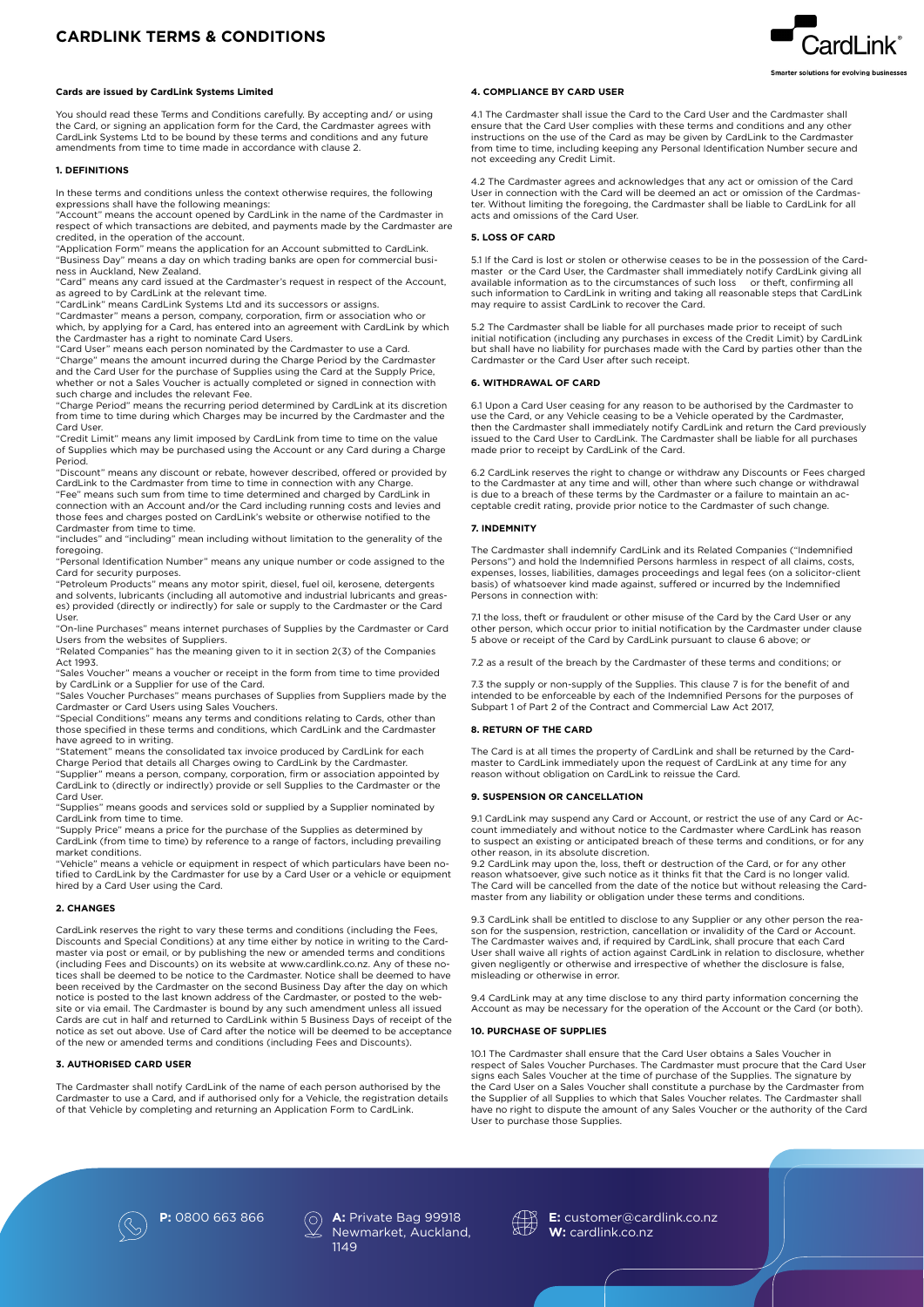# **CARDLINK TERMS & CONDITIONS**

10.2 All amounts debited to a Card as the result of an On-line Purchase, shall constitute a purchase by the Cardmaster. The Cardmaster shall have no right to dispute the amount of any On-line Purchase or the authority of the Card User to purchase those Supplies.

10.3 CardLink shall not be liable to the Cardmaster for any loss, damage, costs or expenses suffered by the Cardmaster or the Card User arising directly or indirectly from failure by the Supplier to accept a Card or failure by the Supplier to charge the appropriate price for Supplies notwithstanding that such failure may constitute a breach of any contract or agreement between the Supplier and CardLink.

10.4 CardLink shall not be liable for any act or omission of any Supplier, or any defect or deficiency in any Supplies acquired by use of the Card. The Cardmaster will be solely responsible for any claim against or dispute with any Supplier and the exist-ence of such claim or dispute shall not relieve the Cardmaster of the obligation to pay the amount of all Charges due to CardLink as set out in the Statement.

# **11. WARRANTY BY CARDMASTER**

Signature by a Card User on a Sales Voucher in conjunction with the use of the Card and use of a Card for an On-line Purchase shall constitute a warranty by the Cardmaster to CardLink that:

11.1 All statements, amounts and other information contained in the Sales Voucher or provided to the Supplier's website on the internet are true and correct in all respects and reflect a genuine commercial transaction between the Supplier and the Cardmaster or Card User and there are no collateral contracts or other representations in existence affecting the sale of the Supplies to which the Sales Voucher relates;

11.2 In the case of a Sales Voucher Purchase, after its completion and signature the Sales Voucher has not been altered or added to; The Cardmaster has no right to dispute or withhold payment to CardLink in respect of the whole or any part of the amounts shown on the Sales Voucher;

11.3 The transaction complies in all respects with the requirements of any relevant law or regulation; and

11.4 The benefit of the transaction has not been assigned, pledged or dealt with by the Card User in any manner or in favour of any person other than the Cardmaster.

# **12. PROPERTY IN THE SUPPLIES**

12.1 CardLink acknowledges that the Cardmaster shall, subject to clauses 12.2 and 12.3, have the property in the Supplies and shall be entitled to the benefit of all terms and warranties relating to the Supplies.

12.2 Except where CardLink gives the Cardmaster written notice to the contrary and not withstanding any period of credit, legal and beneficial ownership of the Supplies (except Petroleum Products) shall vest in CardLink until payment of all the Charges is made in full to CardLink by the Cardmaster. If payment is overdue CardLink may recover and sell the Supplies (including Petroleum Products).

12.3 For the period until payment of the Charges and all other monies owing by the Cardmaster to CardLink have been made in full, the Cardmaster grants to CardLink a purchase money security interest in all of the Supplies (including Petroleum Products) and their proceeds and CardLink may register that purchase money security interest<br>on the Personal Properties Security Register and, where necessary, amend that registration. The Cardmaster acknowledges that these terms and conditions constitute a security agreement.

# **13. CardLink AND SUPPLIER LIABILITY**

13.1 To the extent permitted by law, CardLink, nor the Suppliers shall be liable to the Cardmaster or the Card User for any defects in the Supplies purchased or any Supplies improperly made or supplied, or for any mechanical failure of a vehicle resulting from such defects, nor for any loss, damage or claim whatsoever arising from such defects, whether directly or indirectly caused and whether suffered by the Cardmaster, the Card User or any third party. This clause 13.1 is also for the benefit of and intended to be enforceable by each of the Suppliers for the purposes of Subpart 1 of Part 2 of the Contract and Commercial Law Act 2017,

13.2 The parties acknowledge and agree that the goods and services supplied by CardLink to the Cardmaster and the Card User, and the Supplies acquired by the Cardmaster and the Card User using the Card are all "supplied and acquired in trade" within the meaning of the Fair Trading Act 1986 and the Consumer Guarantees Act 1993, and that the Consumer Guarantees Act 1993 and sections 9, 12A, and 13 of the Fair Trading Act 1986 will not apply to these terms and conditions and that it is fair and reasonable to exclude their application.

13.3 The parties also acknowledge and agree that any right, duty or liability that would arise under a contract of sale under Part 3 of the Contract and Commercial Law Act 2017 and the United Nations Convention on Contracts for the International Sale of Goods under Part 3, Subpart 7 of the Contract and Commercial Law Act 2017 are excluded from application to the purchase and provision of the Supplies to the fullest extent permitted by law.

13.4 CardLink shall not under any circumstances be liable to the Cardmaster for any loss of profit, loss of opportunity or indirect or consequential losses resulting from any breach by CardLink of its obligations under these terms and conditions.

13.5 To the extent permitted by law, CardLink's liability under these terms and conditions shall be limited to a sum which is equivalent to the aggregate Fees paid by the Cardmaster in the preceding 3 months.

# **14. PAYMENT FOR SUPPLIES**

For Supplies purchased by the Card User using the Card in accordance with these

terms and conditions, CardLink shall pay the relevant Supplier the price agreed between CardLink and the Supplier for those purchases.

# **15. CARDLINK CHARGES**

15.1 Following the conclusion of each Charge Period the Cardmaster will be issued a Statement, which will set out the Charges for that Charge Period and the total amount owing to CardLink ("Payment Amount"). The Cardmaster must pay the Payment Amount to CardLink by the due date specified in the Statement in accordance with clause 16.

15.2 CardLink reserves the right to change any Fees charged and to change or discontinue any Discounts offered or provided to the Cardmaster, without prior notice to the Cardmaster.

15.3 In respect of each Charge Period, the provision of Supplies and the provision of the Card and other services by CardLink as set out in these terms and conditions during that Charge Period shall constitute a separate contract between CardLink and the Cardmaster for that Charge Period. The agreed price for those Supplies, Cards and other services shall be the Payment Amount as set out on the Statement for that Charge Period.

### **16. PAYMENT BY THE CARDMASTER**

16.1 The Cardmaster shall make payment to CardLink of the Payment Amount referred to in clause 15, either by authorising its bankers to pay by direct debit initiated by CardLink, or by credit card or direct credit if so authorised by CardLink.

16.2 Where the Payment Amount is not paid in full by the Cardmaster, any monies received by CardLink from the Cardmaster shall be applied in such a way as CardLink shall in its sole discretion determine.

16.3 Payment in full of the Payment Amount must be received by CardLink no later than the due date for payment as specified on the Statement. Any payment made will not be deemed to have been received by CardLink until the date on which such payment is actually credited to CardLink's account. If the due date falls on a weekend or a day other than a Business Day, payment should be received no later than the Business Day preceding the due date for payment.

16.4 If a payment is overdue or dishonoured, CardLink will charge the Cardmaster overdue and administration fees as determined by CardLink and as posted on CardLink's website from time to time, but without prejudice to the right of CardLink to charge interest on the amount owing or any other rights and remedies available to CardLink. If the Cardmaster or Card User continue to use a Card after a payment is due CardLink will deem this to be a request for a credit extension, provided that such request and any consideration thereof shall not constitute a waiver of Card-Link's rights under these terms and conditions. Such requests will be considered at CardLink's discretion, taking into consideration the Cardmaster's account structure, payment history and any credit information available. Any request for a credit extension will be considered solely at CardLink's discretion and if the request is rejected, CardLink has no liability to the Cardmaster in respect of any action to cease supply. If CardLink agrees to grant the Cardmaster a credit extension the Cardmaster may be charged a credit extension fee, being a percentage of Charges, until the outstanding balance has been repaid. The Cardmaster will be liable for any outstanding amounts, as well as any losses, damages, costs and disbursements (including legal costs on a solicitor-client basis) incurred by CardLink in recovering the outstanding amount, including interest.

16.5 CardLink may at the time a Charge is incurred, agree (on request) to accept payments in respect of the Charge incurred by means of an arranged instalment plan. Subject to the terms of that plan, and CardLink's approval, that Charge may then be repaid by instalments over a period agreed with CardLink. If this is agreed, the Cardmaster must pay to CardLink a finance charge as may be determined by CardLink from time to time, calculated from the time the Charge is incurred until final payment is made to CardLink.

#### **17. TERM AND TERMINATION**

17.1 The term of this agreement shall be for a period from the date on which CardLink accepts the completed Application Form of the Cardmaster and shall continue thereafter unless terminated by 30 Business Days' notice by either CardLink or the Cardmaster, or such lesser period as determined by CardLink if a Supplier terminates its arrangement with CardLink.

17.2 Notwithstanding any prior waiver of its rights, CardLink may without notice immediately terminate this agreement in respect of the Cardmaster in any of the following circumstances:

(a) Failure for three Business Days by the Cardmaster to pay any monies due under these terms and conditions.

(b) Breach by the Cardmaster or a Card User of these terms and conditions which in the reasonable opinion of CardLink cannot be remedied, or where a breach can be remedied, but is not remedied after three Business Days' notice specifying the default has been given by CardLink. (c) The Cardmaster becoming insolvent, ceasing or threatening to cease business or

having a receiver appointed for execution or distress levied upon any of its assets or a meeting being called of the Cardmaster's creditors or any of them for the purposes of financial rescheduling or the payment of money due.

(d) The Cardmaster entering into or attempting to enter into a compromise with creditors or (in the case of a limited liability company) going into liquidation except a voluntary liquidation for the purposes of amalgamation or solvent reconstruction of the Cardmaster.

17.3 The termination of this agreement shall not affect the rights or liabilities of any party against the other to the date of such termination

17.4 The outstanding balance on the Account shall immediately become due and payable on the termination of this agreement and the Cardmaster shall immediately return all Cards to CardLink.

*Last Updated April 2020 | JKS-373643-20-883-V1:js*



**P:** 0800 663 866 **A:** Private Bag 99918

Newmarket, Auckland, 1149



**E:** customer@cardlink.co.nz **W:** cardlink.co.nz